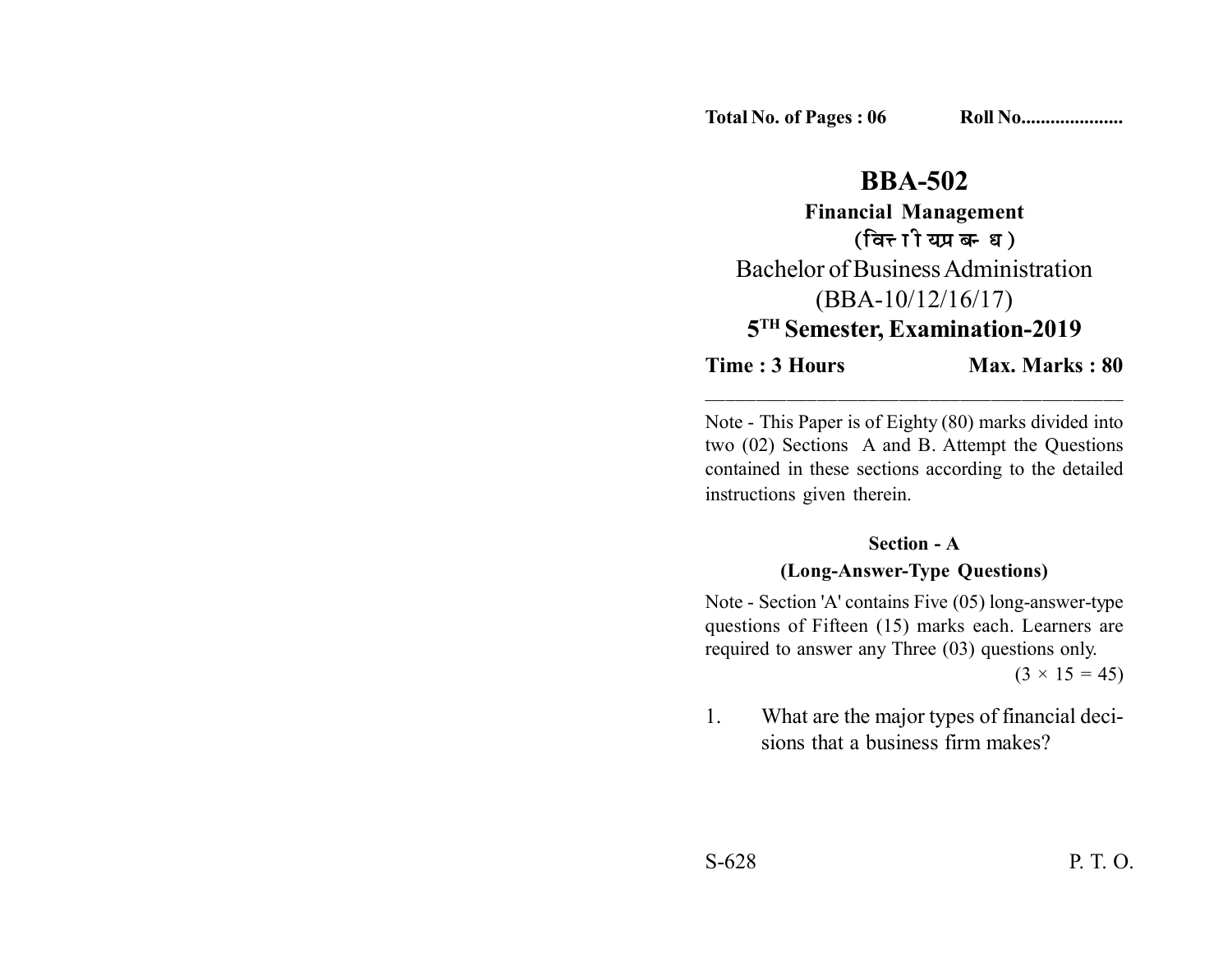3

Using the information provided above answer the following :

- 1. Calculate for each project
	- a) The Payback
	- b) The Average Rate of Return
	- c) The Net Present Value
	- d) The Profitability Index
- 2. which project should be accepted and why?
- 5. In considering the most desirable capital structure for a company, the following estimates of the cost of debt and equity captial after tax have been made at various levels of financial leverage :

| Debt as percentage           | Cost of | Cost of  | 3.    |
|------------------------------|---------|----------|-------|
| of total capital<br>employed | Debt    | Equity   |       |
| $\boldsymbol{0}$             | 5       | 12       |       |
| 10                           | 5       | 12       | 5.    |
| 20                           | 5       | 12.5     |       |
| 30                           |         | 5.5 13   |       |
| 40                           | 6       | 14       |       |
| 50                           | 6.5     | 16       |       |
| 60                           | 7       | 20       |       |
| $S-628$                      |         | P. T. O. | S-628 |

4

You are required to determine the optimal debt-equity mix for this company after calculating composite cost of capital.

## **Section - B (Short-Answer-Type Questions)**

Note - Section 'B' contains Eight (08) short-answertype questions of Seven (07) marks each. Learners are required to answer any Five (05) questions only.

 $(5 \times 7 = 35)$ 

### **Briefly discuss any five (05) of the following :**

- 1. Profit Maximization Vs. Wealth Maximization.
- 2. Determinants of Working Capital.
- 3. Motives of Holding Cash.
- 4. The Traditional Theory of Capital Structure.
- 5. The installed capacity of a factory is 600 units. Actual capacity used is 400 units. Selling price per unit is Rs. 10, variable cost is Rs. 6 per unit. Calculate the operating leverage in each of the following three situations: